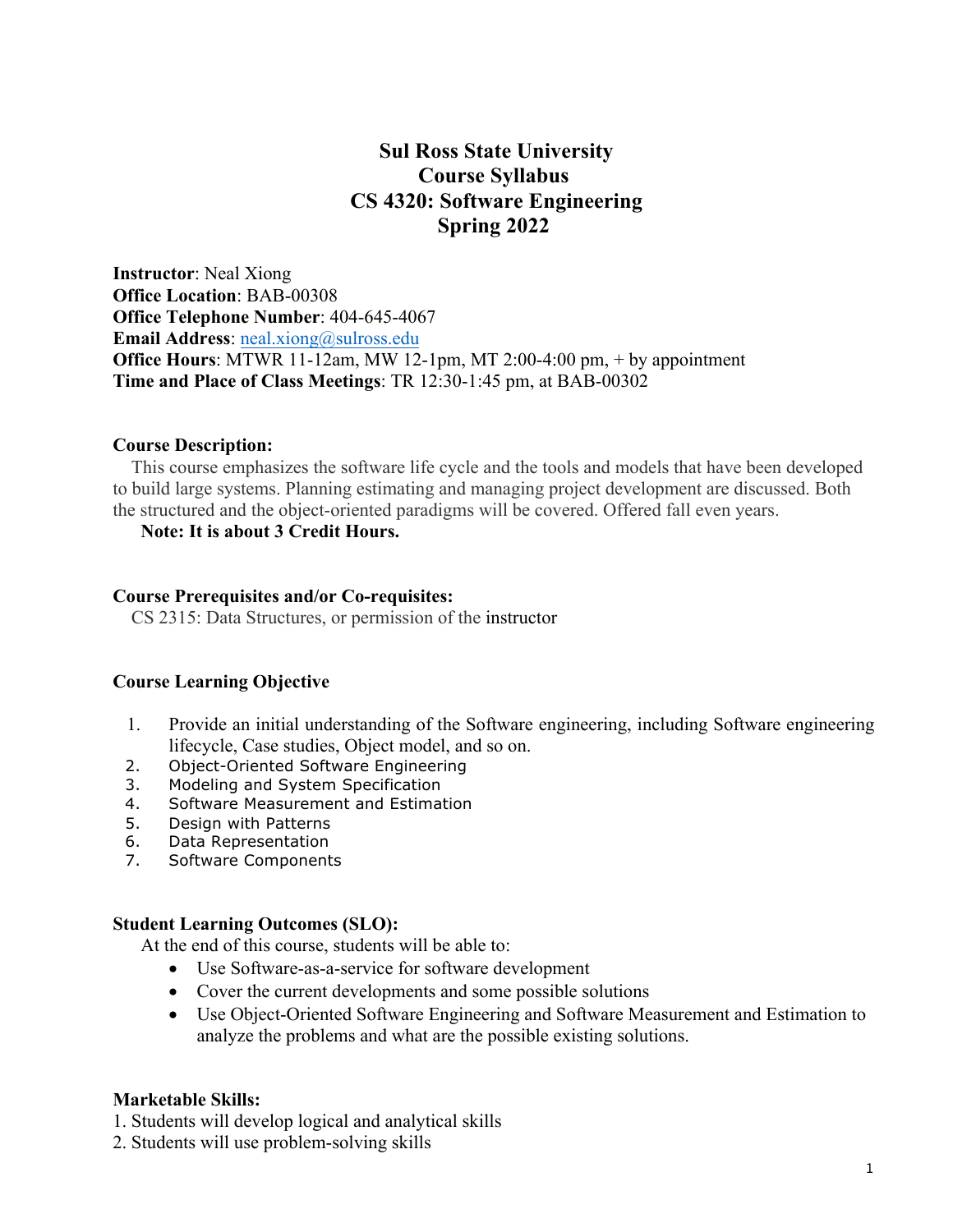3. Students will know computing methodologies in demand by public and private sectors

## **Instructional Methods / Strategies:**

Face to Face: 12:30-1:45 pm, at BAB-00302. Blended / Partial: Zoom or Microsoft Teams (confirmed by Dept.). Online: All contents are post online (confirmed by Dept.).

## **Instructional Methods / Strategies:**

The course is a combination of lecture, class discussion, hands-on lab work, assignments, peer review, and reading outside of class.

## **Students will be required to check their email daily**:

Make sure that your email address in Blackboard is set up correctly in case I use the Blackboard email system.

Weekly activities include some or all of the following:

- Reading assigned material
- Researching assigned topics
- Participating in one or more assigned Discussions Boards by posting a contribution and responding to contributions of other students and/or the instructor
- Participating in Discussion Board forums related in Individual Projects
- Participating in Discussion Board forums related to Group Projects
- Submitting status reports on project progress
- Writing and posting papers
- Preparing and posting PowerPoint presentation
- Communicating with the instructor or other class members

## **Learning Outcome Assessment Methods** include:

- 2-3 exams, and one of these will be the comprehensive final exam
- Assignments, and you will get full credit for completed homework.

For specific dates and point values, see the end of this document.

## **Instructional Materials**

Recommended but not required Materials:

1) Ivan Marsic, Software Engineering, Copyright © 2012 by Ivan Marsic. All rights reserved.

Rutgers University, New Brunswick, New Jersey

2) Dr. B. Cheng, Dr. W. McUmber, Software Engineering, Software Engineering CSE470, Computer Science and Engineering, College of Engineering, Michigan State University.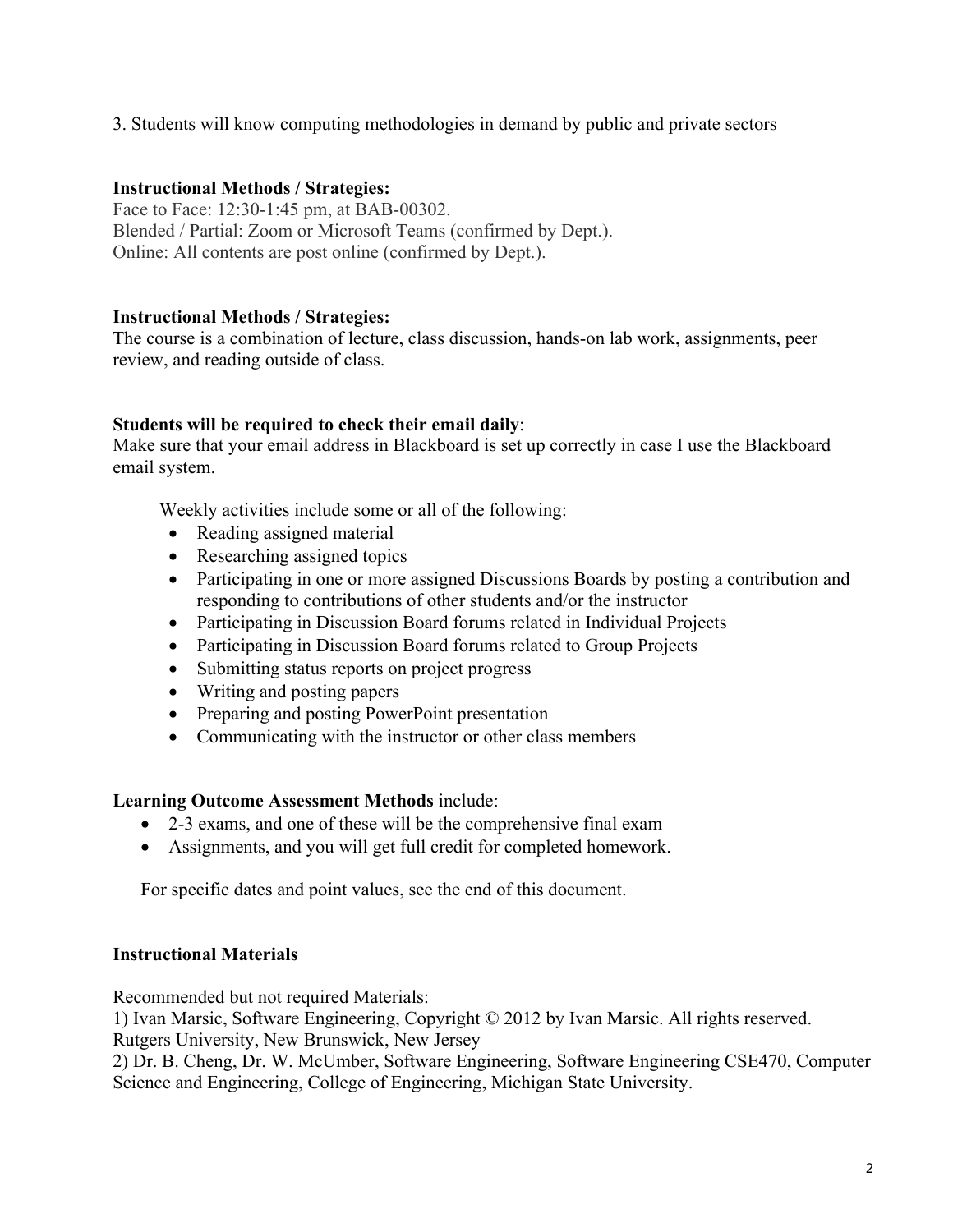### **Grading Policy / Scale:**

For classes taught on one campus only, you still need to come to class. For classes taught on both campuses simultaneously, the designation of the class is ITV. Classrooms are reserved for the whole semester, not for selected dates of the semester.

I record attendance and give attendance points. You can only get attendance points if we are in the same classroom, or if you are online when I am on the opposite campus. Partial session attendance may result in partial points. Missed class meeting may receive attendance points if you provide proper documentation, at my discretion. Participation points may be unevenly distributed over the semester (i.e. not each day gets equal points).

Lab computers are a shared resource. You would not want to start a test and have computer problems because someone spilled food or drink on the keyboard. The first time I see you bring food or drink into a lab, I will give you one (1) penalty point. Each subsequent infraction earns you fifty (50) penalty points.

## **Grading**

The grade you earn in this course will be based upon the accumulation of points that will be distributed in this manner:

 GRADES: Grades will be calculated in the following manner: Exams 2-3 (2 Middle Exam and Final Exam + 1Additional Exam) Labs  $2-3$  (L0 $\neg$ L2), Homeworks 5 (HW1~HW5)

The instructor reserves the right to lower the cutoffs for each grade, but he will not raise the cutoff. In other words, an 86% may end up being an A at the instructor's discretion, but a 91% is guaranteed to be an A. I will let you know after each exam what the current grading scale is.

For simplicity, we use a 1,00-point scale (calculated as a percentage  $\%$ ).

 $90+=A$  $80 - 89 = B$  $70 - 79 = C$  $60 - 69 = D$ less than  $60=$  F

The Family Educational Rights and Privacy Act of 1974 (FERPA) governs university policies regarding family educational and privacy rights. Copies of the act, policies and regulations are maintained in the Office of Admissions and Records, John Vaughn Library, and the Office of the Vice President of Academic Affairs. Students can find their course grades in the Blackboard gradebook. I will NOT post grades elsewhere, nor provide grades via telephone, or any other manner in violation of FERPA or any other local, state, or federal regulations.

### **Assignments Information:**

• Homework assignments count for a significant part of the course. (Almost) all homework assignments work with the Peer Review feature in Blackboard. This means, that you will be required to review and give constructive feedback on the homework of other students in the class, and that you will receive feedback on your assignment from other students in the class. The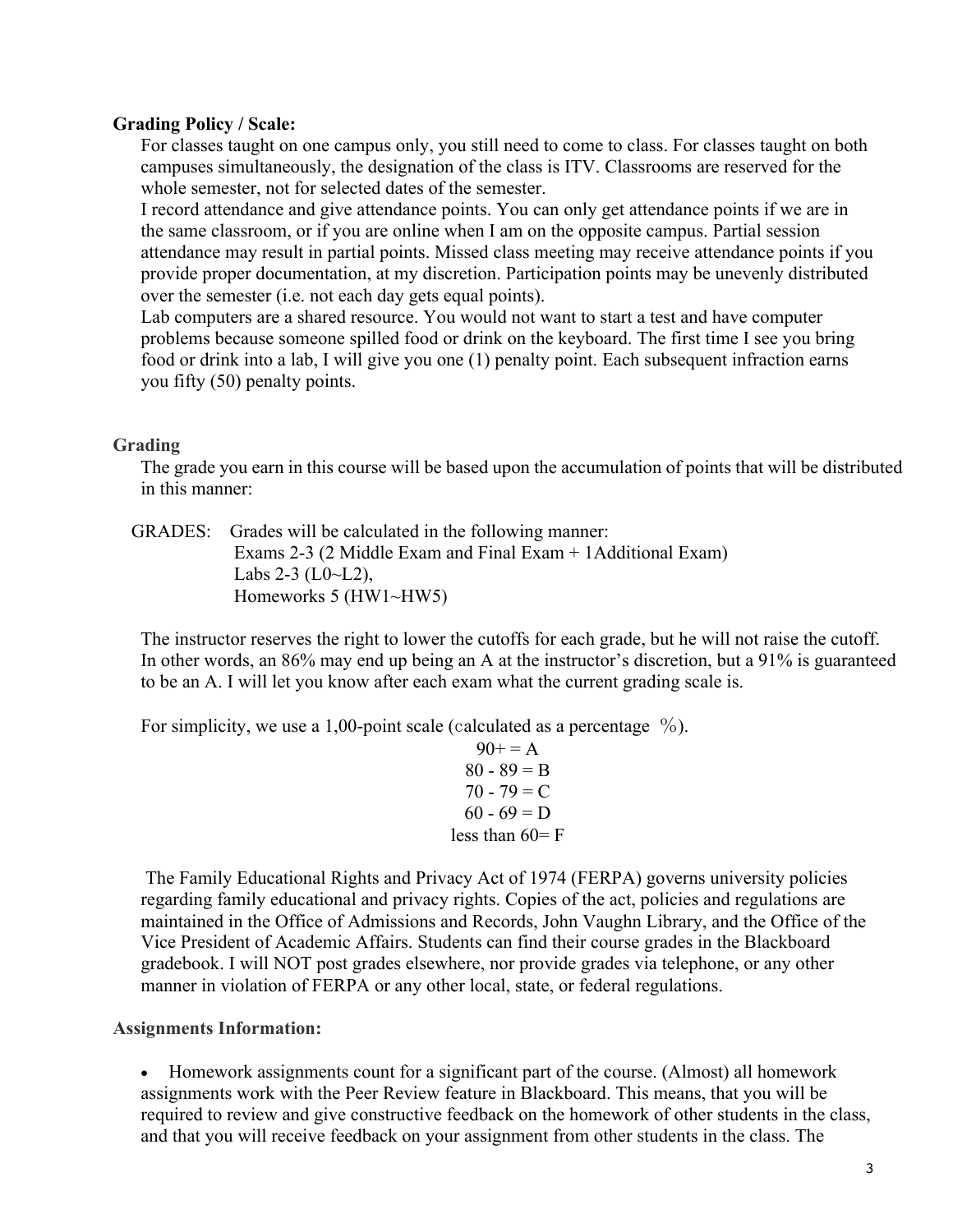review period is always for one week after the due date for the assignment. Reviews are anonymous. You do not know the identity of the students giving you feedback (unless they let you know), and the students reviewing your work will not know who you are (unless you add your name to the assignment). Otherwise, I am the only one who knows who reviews whom. You earn points both for doing the homework and for doing the reviews. Of course, I will be reviewing your assignments too. I will use them to show examples of good work and examples of room for improvement.

• You will get full credit for homework you turn in, no matter how good or bad. If you don't turn it in on time, Blackboard automatically switches to the review period and you get no points for homework submission. I want you to get into the habit of working regularly.

• I discuss the homework on the first day of the week, and then your peer reviews will be available. Your reviews may be evaluated critically, and you can lose points there. If someone to review did not turn in homework, you will see a message that the user did not submit the assignment and gets an automatic zero. Make sure to click the Submit button so you get the full points for your review.

Be sure to review the feedback from your peers after the review period has ended.

• All students must complete their own assignments, but **assistance from other students both during class time and outside class time is encouraged**. This does not include copying and pasting someone else's material or files. If two students work together, the two do the assignment twice - from scratch. If three students work together, the three do the assignment three times from scratch. You will find that each time gets easier and faster; that you start finding improvements on the next try, and that you never really end up with exactly the same file. Repetition is an integral part of the learning process. Of course, group assignments are limited to the group.

• All work is due at the date and time indicated in the schedule. When the time to submit has passed, the assignment automatically switches from submission mode to review mode. There is no opportunity to make up missed or late assignments. You can still get points for reviewing your peers' work.

• Check your homework assignments in the Grades page. You can download and check the files you submitted there.

• I will only grade work submitted over Blackboard. Do not email files. If you make a mistake, or would like to send different files before the due date, just send all the assignment files again. If you must send multiple files, make sure to send them all together. If Blackboard only allows you to attach one file, create a compressed (zipped) file. If you want to, you can also send a backup copy of assignments to neal.xiong@sulross.edu. It is an email address that I do not monitor actively, but an email with assignment attached, sent before the due date, would be a consideration for adjustments to your final grade under my instructor discretion.

## **Tests**

• You can only take the tests in the classroom. Some tests will be done with paper and pencil in class. Online tests will be password protected and the password will only be available to students in class. For classes alternating between Tahlequah and Broken Arrow, someone else will monitor the test in Broken Arrow. Students in the BA section are welcome to come to Tahlequah so you can ask me to help with computer problems.

• Unless specifically announced in writing, all tests are closed book and done without any aids. This includes cellphones. Turn off your cellphone before the test and do not turn it on until you have left the classroom.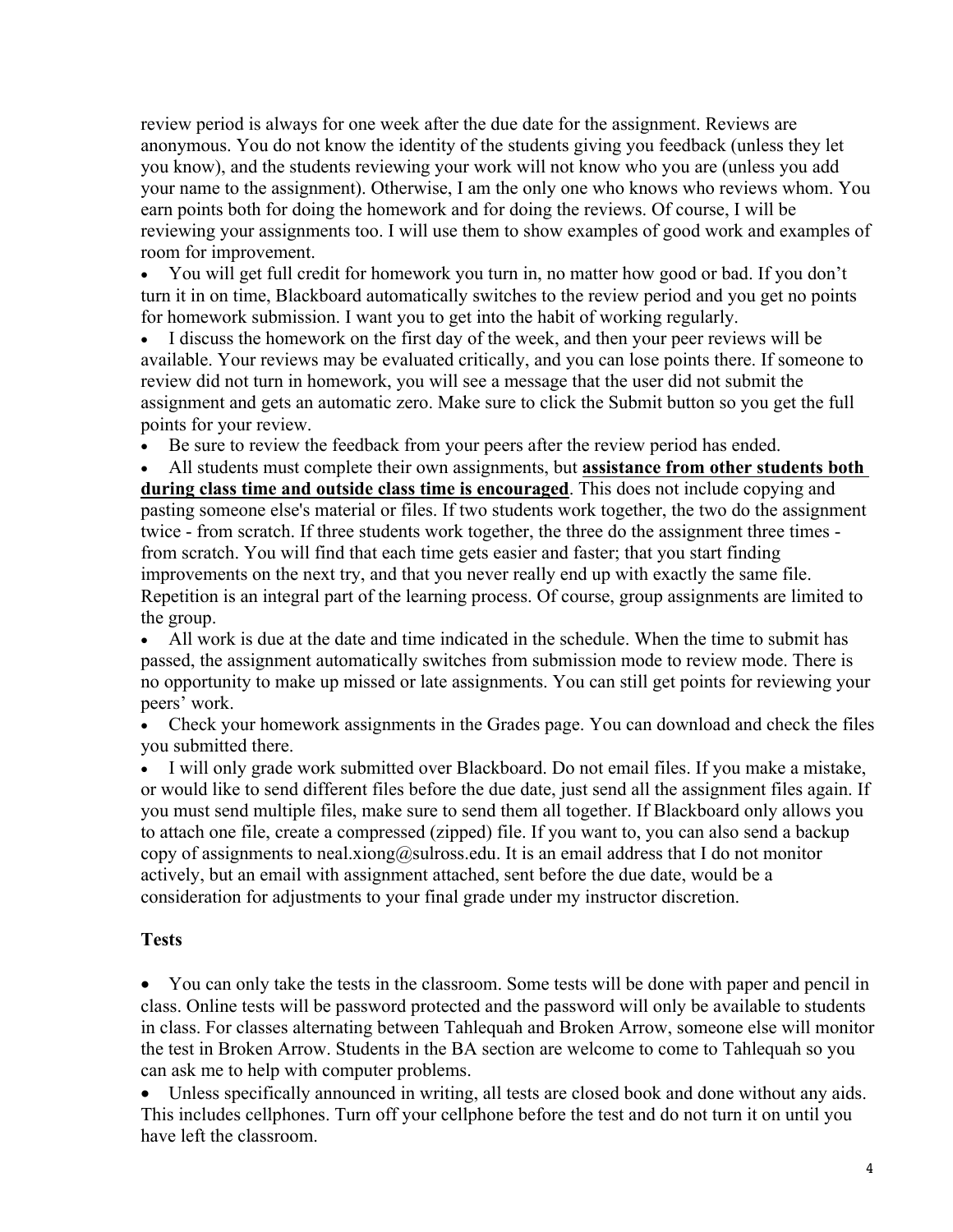The final exam is comprehensive. If you miss one of the earlier tests, you can ask by email to neal.xiong@sulross.edu to have the score on the comprehensive final to replace the score on the missed test.

## **My Teaching Philosophy**

I think that the following promote better learning, so I build them into my courses.

• Multiple-choice tests are a poor tool to measure if students learn. I mainly use MC quizzes to force students to read the material. In programming courses, you work mostly on programs.

• You need frequent feedback on how you are doing. I use low-stakes testing (frequent, small assignments, few points) for regular homework, and high-stakes testing (infrequent, large tests, high points) to test "for real".

• Repetition helps. We practice the same thing at least once, but preferably multiple times, before the test.

• A great way to learn is to review someone else's work, evaluate it on clear criteria, and providing constructive feedback. I use peer grading for homework. Everything can be anonymous (for the students). Unless you choose otherwise, peer reviewers do not know the identity of the student reviewed, and students whose work is reviewed do not know who reviewed them.

• Regular work helps. I use that in my courses by setting clear dates for assignments, and providing timely feedback. Over the years, I have noticed more and more that one of the main reasons students fail is poor planning. Cramming before a test just does not work in the long run. I make the chunks smaller and more frequent, but that only works if both I as instructor and you as student work on that together.

• Peer pressure is a positive thing. In class, I show examples of your homework to show anonymous examples great work and not-so-great work. If you want your reviewer to know your name, reveal it in the Comments box on submission. Do not put it in the files you send. Be proud if I show your work as an example of great work, and you do not have to be embarrassed if your work is criticized – just do better next time.

• Life happens. Some will say that "sh\*t happens". You get sick; the car breaks down, etc. I record all class sessions on Collaborate, so it is easy to catch up with the material if something happens.

• Coming to class helps. I have C students making As because they come to class and turn in work on time. I have A students getting Cs because they underestimate the material, skip class, and think that they can make it all up on the final. Of course, I also have A students making As and C students making Cs. To encourage you to attend, I give attendance points. Please check your attendance points in the gradebook and if you did not get the points, contact me so I can check.

• You need to know how you are doing in the class. I use a very simple system: for example, 1,000 points in the course. As soon as you have 700 points, you have EARNED a C. When you get to 800 points, you have EARNED a B.

### **Class and Instructor Policies**

Attendance is required with 100 credit points, and hope everyone can enjoy this course. If there is any special case, please contact with your instructor directly.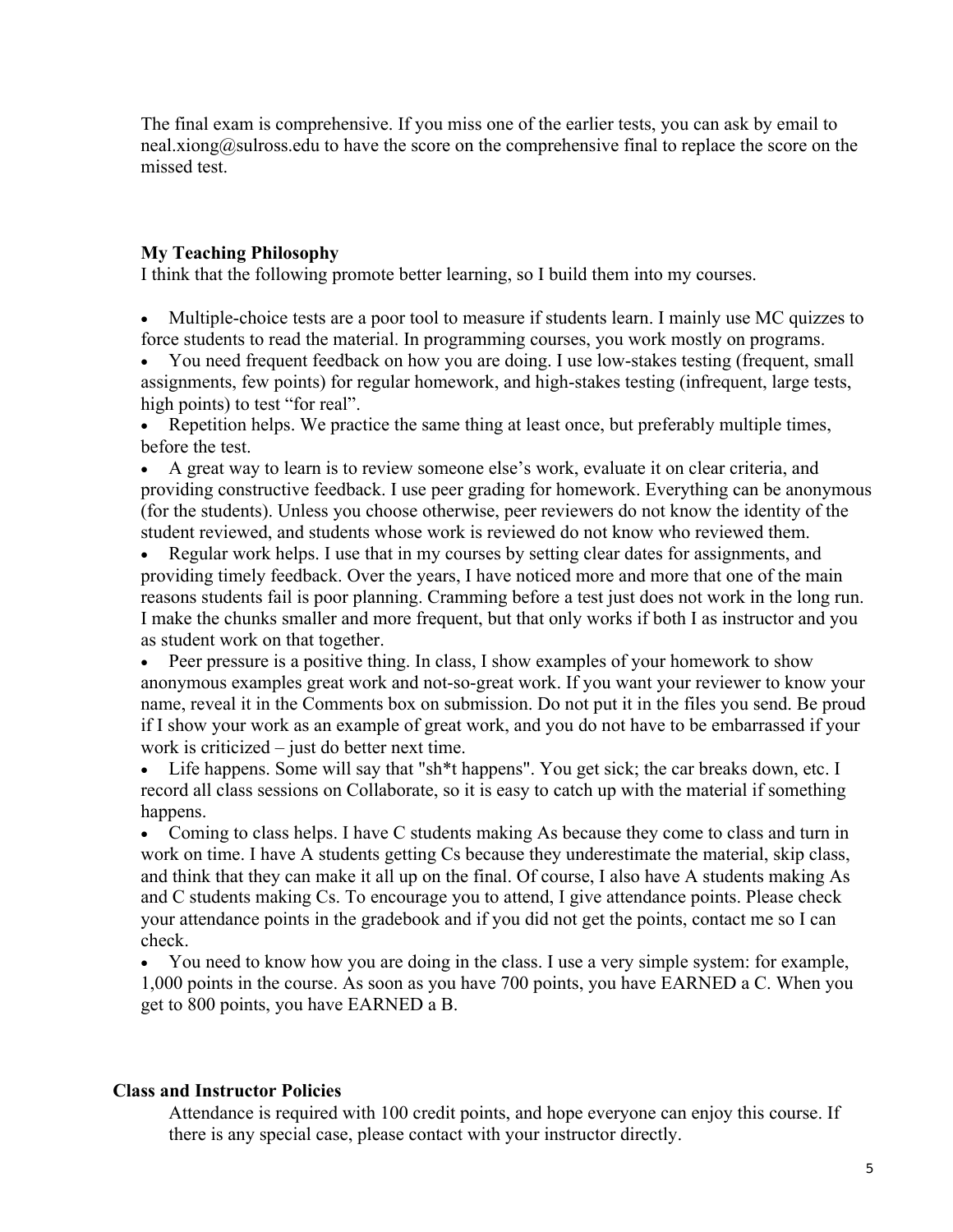#### **Academic Policies / Required Information**

Please go to our university website for required information pertaining to:

- Academic Misconduct
- American with Disabilities Act
- Inclement Weather/Disaster Policy
- Release of Confidential Information
- Student Handbook
- Teach Act
- Textbook Information
- Title IX
- Library Services
- Distance Education Statement

#### **Dropping the Class**

Each semester, SRSU sets a deadline during the semester when students may drop a course with an automatic "W". The deadline is available at the Academic Calendar of the university. Your work is reviewed regularly and promptly, and I post the grades as soon as possible. Knowing your current points total and how many points you can still earn, tells you your standing in the class. If you do not do well before the deadline to drop with a "W," consider dropping the class.

If you decide to drop after the deadline to drop with an automatic "W," there is a second deadline for withdrawing from the class. You will only get a "W" if you are passing at the time of withdrawal based on the University's policy:

.............Withdrawal after Twelfth Week: If a student formally withdraws from single classes or completely from the University after the twelfth week, the instructor will assign a W or F depending on the student's standing in the class at the time of withdrawal. A "W" will be assigned if the student was passing at the time of withdrawal. An F will be assigned if the student was failing at the time of withdrawal...........

I follow this policy, so please do not ask to give you a W after the deadline for withdrawing with a W. Furthermore, instructors have the option dropping students from the class under the Academic Withdrawals policy. This is what the policy says:

"Students who enroll in a course or courses and have poor attendance or participation as determined by the instructor may be administratively withdrawn "AW." Students who are withdrawn for non-attendance or administratively withdrawn will be responsible for payment and repaying any financial aid received for the course or courses that must be returned to the provider."

Finally, faculty must report students who do not attend the course. We usually have to do this in the second week of the course. Logging into an online course is not sufficient to constitute attendance. You need to have participated in some way - a discussion board, assignment, etc.

#### **Academic Dishonesty**

The navigation menu on the left has a special button for academic integrity. This is the university policy. Read it, and notice that the sanction for being caught cheating is up to the instructor. The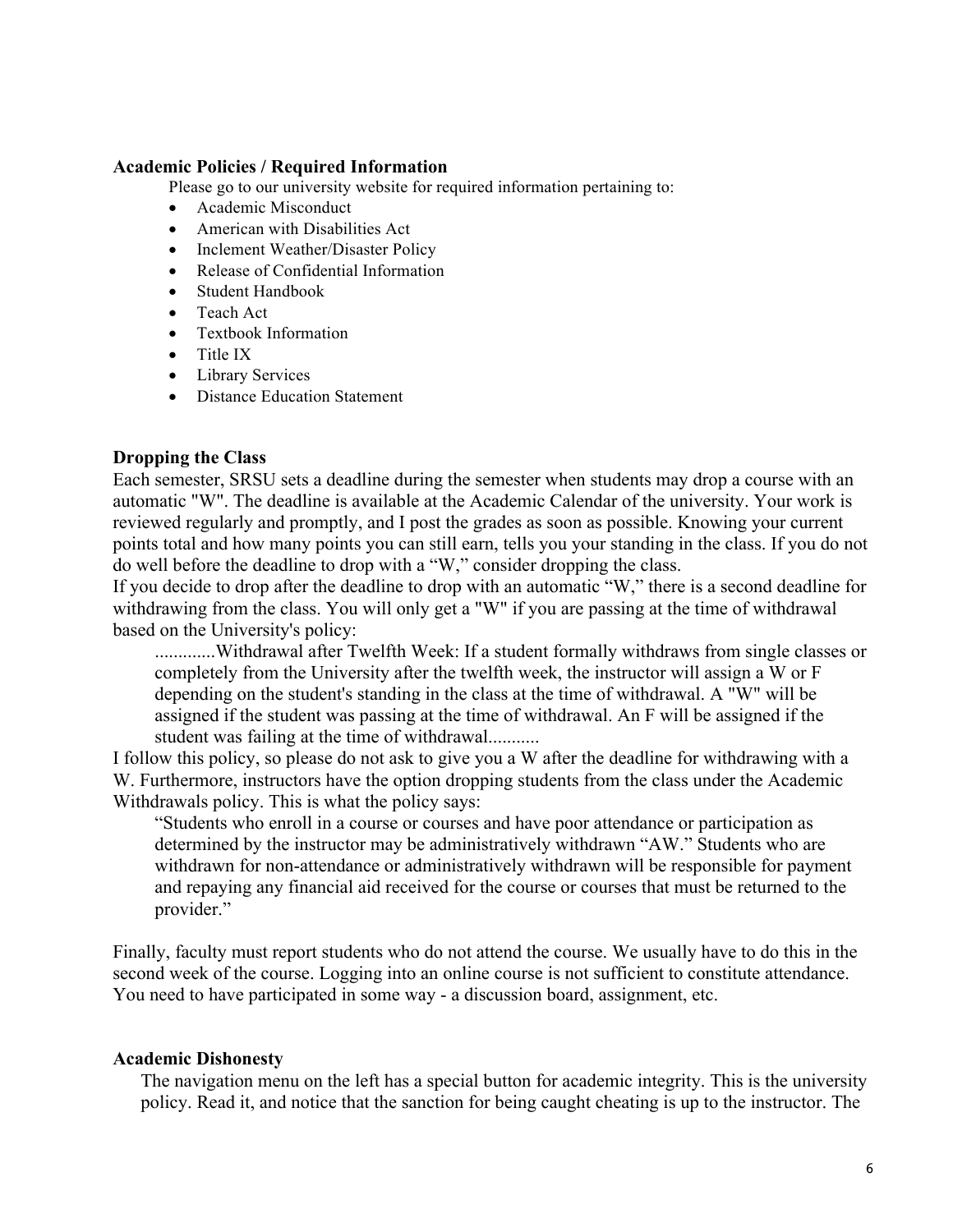following applies to all courses I teach: **My standard sanction for any cheating is an F in the course.**

### **General Policies:**

Students are expected to check on Blackboard for announcements and updated assignments. You are expected to check your Sul Ross e-mail account. When meeting through Zoom or Microsoft Teams, make sure your first name and at least last initial are visible. Preference will be that your video is available, but please make sure you are properly dressed.

### **Americans With Disabilities Act:**

Sul Ross State University (SRSU) is committed to equal access in compliance with Americans with Disabilities Act of 1973. It is SRSU policy to provide reasonable accommodations to students with documented disabilities. It is the student's responsibility to initiate a request each semester for each class. Students seeking accessibility/accommodations services must contact Rebecca Greathouse Wren, LPC-S, SRSU's Accessibility Services Coordinator at 432-837-8203 (please leave a message and we'll get back to you as soon as we can during working hours), or email rebecca.wren@sulross.edu. Our office is located on the first floor of Ferguson Hall (Suite 112), and our mailing address is P.O. Box C-122, Sul Ross State University, Alpine, Texas, 79832.

## **Library Services:**

The Sul Ross Library offers FREE resources and services to the entire SRSU community. Access and borrow books, articles, and more by visiting the library's website, library.sulross.edu. Off-campus access requires your LoboID and password. Check out materials using your photo ID. Librarians are a tremendous resource for your coursework and can be reached in person, by email  $(srsulibrary@sulross.edu)$ , or phone  $(432-837-8123)$ .

## **Distance Education Statement:**

Students enrolled in distance education courses have equal access to the university's academic support services, such as Smarthinking, library resources, online databases, and instructional technology support. For more information about accessing these resources, visit the SRSU website. Students should correspond using Sul Ross email accounts and submit online assignments through Blackboard, which requires secure login information to verify students' identities and to protect students' information. The procedures for filing a student complaint are included in the student handbook. Students enrolled in distance education courses at Sul Ross are expected to adhere to all policies pertaining to academic honesty and appropriate student conduct, as described in the student handbook. Students in web- based courses must maintain appropriate equipment and software, according to the needs and requirements of the course, as outlined on the SRSU website.

### **Diversity Statement:**

"I aim to create a learning environment for my students that supports a diversity of thoughts, perspectives and experiences, and honors your identities (including race, gender, class, sexuality, religion, ability, socioeconomic class, age, nationality, etc.). I also understand that the crisis of COVID, economic disparity, and health concerns, or even unexpected life events could impact the